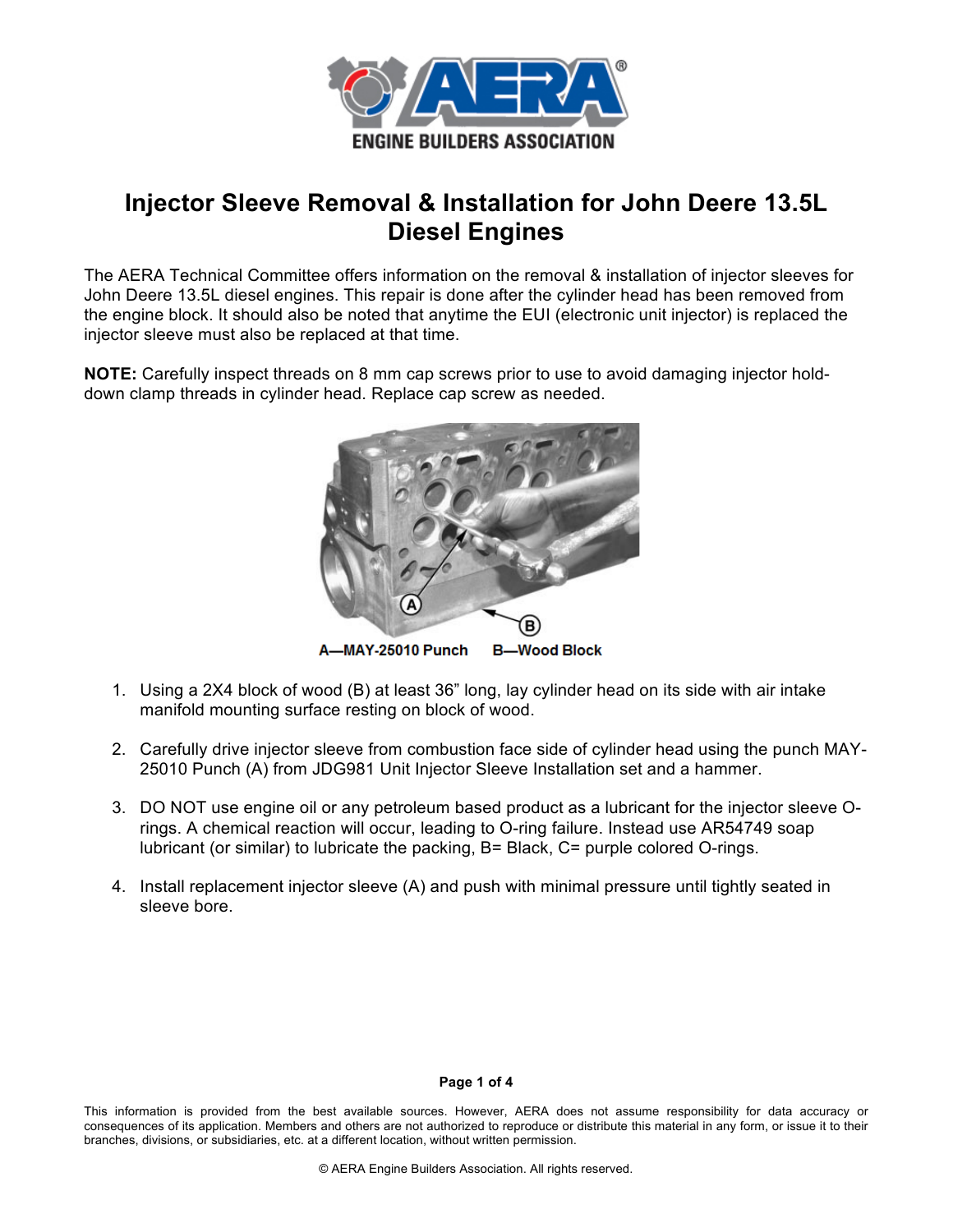





 $B = Upper. C = Lower$   $A = Injector Sleeve$ 



Installing Injector Sleeve Guide (A) JDG981-1

5. Grease polished tip of JDG981-1 Guide Sleeve (A) and install inside injector sleeve.



Installing Guide Support Bar (A) Cap Screw (B)

# **Page 2 of 4**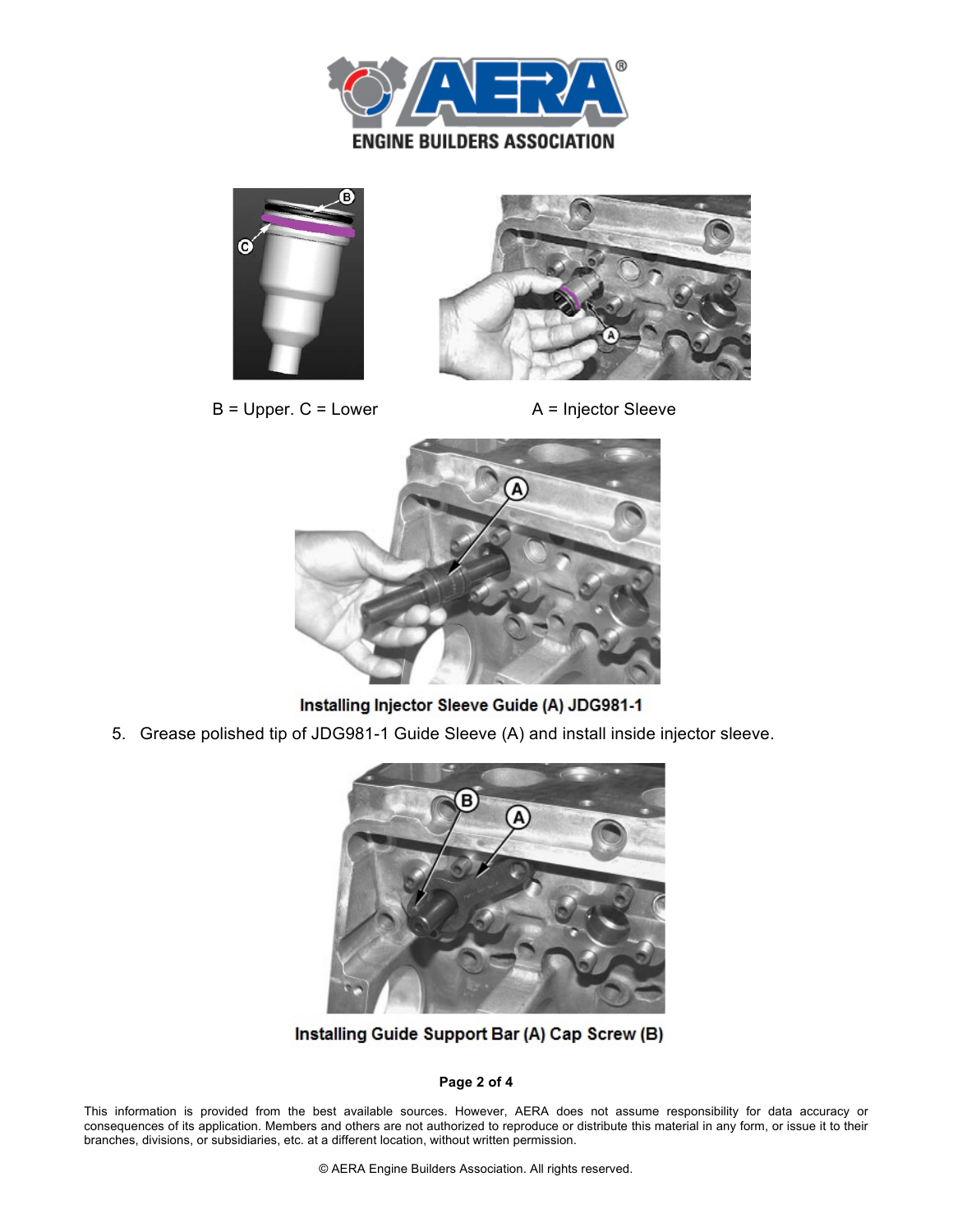

6. Install JDG981-3 Guide Sleeve Holding Bar (A) as shown. Install 220213 (8 mm) cap screw (B) finger tight.



Guide Support Bar Cap Screw (C)

7. Install 220089 (16 mm) cap screw (C) from combustion face side of head using a phosphate washer from cylinder head mounting cap screw finger tight.



Guide Sleeve Arbor Nut (D), 16MM Cap Screw

- 8. Install JDE131-2 Driver Nut (D) finger tight.
- 9. Tighten cap screws and nut in following order to:
	- 16 mm Cap Screw (C) to 85 FT/LBS (115 Nm)
	- 8 mm Cap Screw (B) to 35 FT/LBS (47 Nm)
	- Guide Sleeve Nut (D) to 110 FT/LBS (150 Nm)

## **Page 3 of 4**